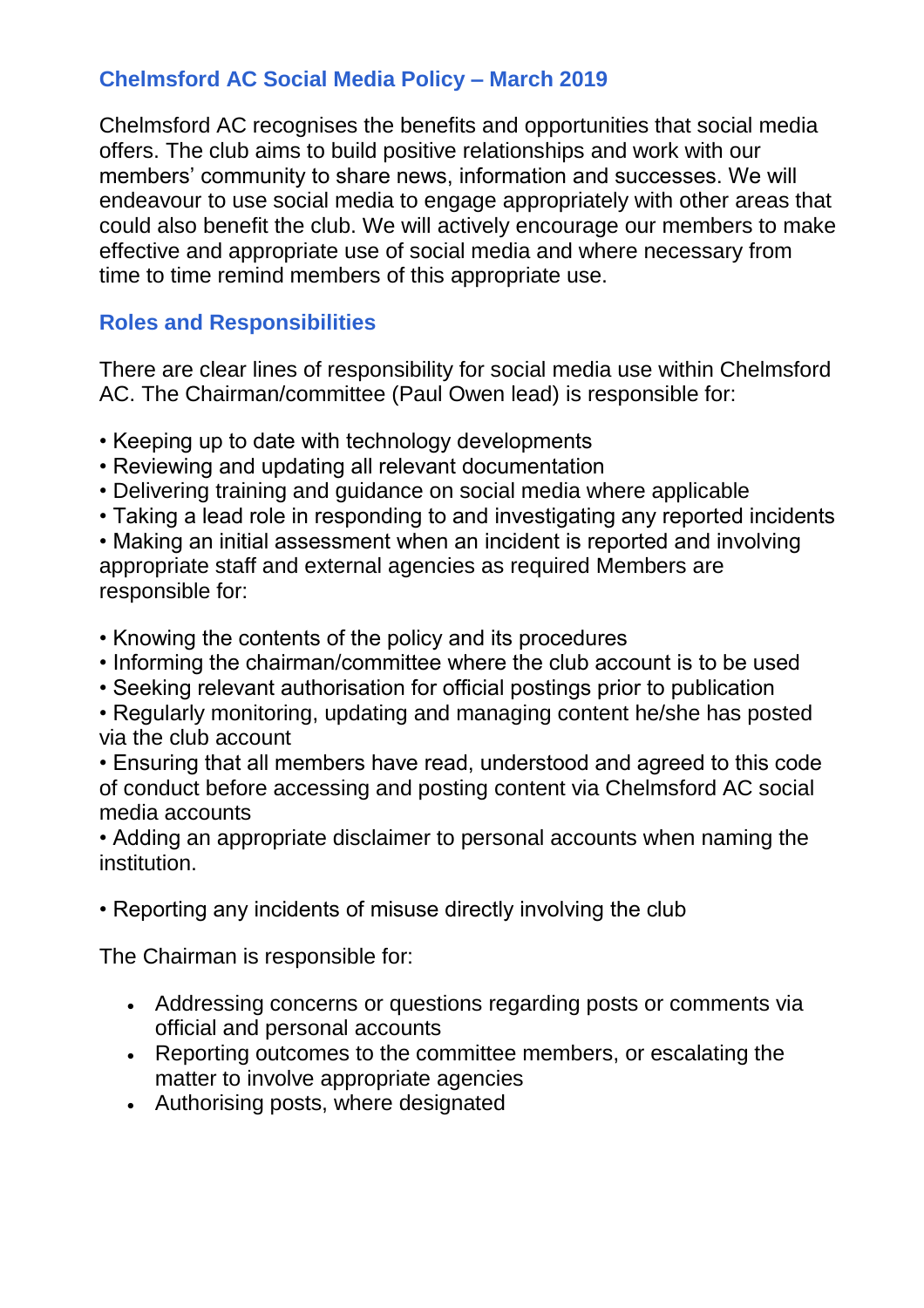## **Behaviour**

Chelmsford AC requires that all members using social media adhere to the standard of behaviour as set out in this policy and other relevant policies. Digital communications by members must be professional and respectful at all times and in accordance with this policy.

Unacceptable conduct, (e.g. defamatory, discriminatory, offensive, harassing content or a breach of data protection, confidentiality, copyright) will be considered extremely seriously by the club and will be reported as soon as possible to a relevant Chairman/Committee, and escalated where appropriate. The club will take appropriate action when necessary.

Where conduct is found to be unacceptable, the club will deal with the matter internally. Where conduct is considered illegal, the club will report the matter to the police and other relevant external agencies, and may take action according to the Disciplinary Policy.

## **e-Safety**

Chelmsford AC takes e-safety and its duty of care seriously. The club will do all that it reasonably can to ensure that various online and working environments, including online forums, are safe for members. Where members are working with younger and/or more vulnerable members, extra safeguards may be required such as a moderating content prior to publication.

## **Use of Other Peoples' Materials**

Sharing content such as images, photographs and video is extremely popular and easy to do via social media sites. While this may have value in an educational context, there is a real risk of breaching the rights of individuals who own the different media e.g. images rights, patents, copyright in a blog, or rights associated with collaborative outputs. All members should ensure they have permission or other justification to share content in this way.

#### **Personal Information**

No personal information will be shared via social media sites without consent. Authorised persons posting content or setting up accounts are responsible for ensuring appropriate informed consents are in place. Members should include their name, email and position where possible. It is at their discretion whether they wish to post additional contact information.